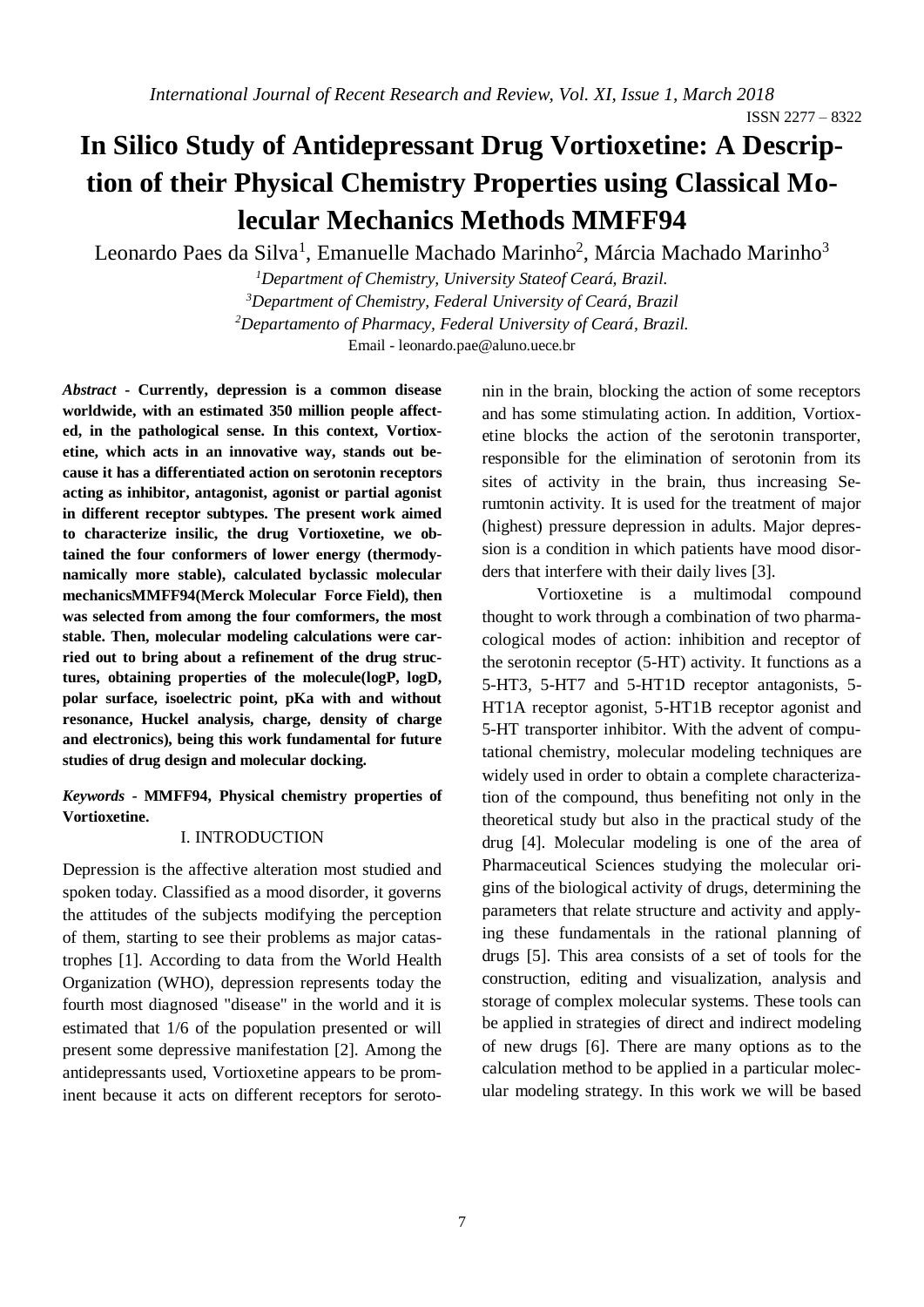on the optimized molecule in MMFF94 (Merck Molecular Force Field) [7].

# II. MATERIALS AND METHODS

In this work, we had the use of free software with licenses registered on its official websites, based on the Windows 10 operating system. To obtain the molecule and its information in the literature, a search was made in the ChemSpider® database and PubChem©. After obtaining the drug, a structural optimization was done through the Marvin software. The optimization was performed by MMFF94 (Molecular Mechanic Force Field 94) with optimization limit very strict, diversity limit of 0.1 in Hyperfine. After the software brought the 4 molecules of lower energy, the molecule of lower energy (547.52 Kj / mol) was selected. Using the software, calculations were made to obtain the general and physical chemistry properties of the molecule. Data, image and graphs were obtained on the most diverse properties, such as: logP, polar surface, isoelectric point, pKa, charge density, eletorn density, order electrophilic and nucleophilic.

## III. RESULTS AND DISCUSSIONS

In the ChemSpider repository, it is a bioinformatics resource for free access to research, it also provides technical data on the molecule for guidance in laboratoryresearch as well as data:two-dimensional formula[8], where we can observe the connectivity of atoms (Fig.1) Molecular Formula (C18H22N2S), Average Mass (298,446 IUPAC name (1- {2 - [(2,4-dimethylphenyl) sulfanyl] phenyl} piperazine), CAS identification number (508233-74-7), Molecular weight ( 298.45),Exact molecular weight( 298.150369890),Composition: (C (72.44%), H (7.43%), N (9.39%), S (10.74%)),Mass spectrum (m / z: relative abundance(298: 1.00 299: 0.21 300: 0.07 301: 0.01)) . The physical chemical properties, In the results obtained through the Marvin software [9]. The software provided us with pKa data showing the basal acid balance of the Vortioxetine molecule which underwent a sharp change near pH 7.5. Since its neutral molecule (basic concentration) tends to rise aggressively from the pH mentioned. It is known that the neutral molecule has 1 pair of free electron for each nitrogen,

thus assuming the molecule with basic properties(table 1). However, the molecule only stabilized with the attack of a nitrogen to  $H +$ . The hydrogenation of the second non-nitrogen obtained stability for the molecule (fig. 2).



Fig. 1. Vortioxetine chemical structure available from the ChemSpider® Repository. (Chemspider ID:8141643)

# Table 1 Percentage of drug concentrations with pH variation. %-1. Molecule neutral. %-2. NH +. % -3. 2 NH +

| pH    | $% -1$ | $% -2$ | $% -3$ |
|-------|--------|--------|--------|
| 0.00  | 0.00   | 99.07  | 0.93   |
| 0.50  | 0.00   | 99.70  | 0.30   |
| 1.00  | 0.00   | 99.91  | 0.09   |
| 1.50  | 0.00   | 99.97  | 0.03   |
| 2.00  | 0.00   | 99.99  | 0.01   |
| 2.50  | 0.00   | 100.00 | 0.00   |
| 3.00  | 0.00   | 100.00 | 0.00   |
| 3.50  | 0.00   | 100.00 | 0.00   |
| 4.00  | 0.00   | 100.00 | 0.00   |
| 4.50  | 0.00   | 100.00 | 0.00   |
| 5.00  | 0.01   | 99.99  | 0.00   |
| 5.50  | 0.05   | 99.95  | 0.00   |
| 6.00  | 0.14   | 99.86  | 0.00   |
| 6.50  | 0.45   | 99.55  | 0.00   |
| 7.00  | 1.40   | 98.60  | 0.00   |
| 7.50  | 4,31   | 95.69  | 0.00   |
| 8.00  | 12.47  | 87.53  | 0.00   |
| 8.50  | 31.06  | 68.94  | 0.00   |
| 9.00  | 58.76  | 41.24  | 0.00   |
| 9.50  | 81.83  | 18.17  | 0.00   |
| 10.00 | 93.44  | 6.56   | 0.00   |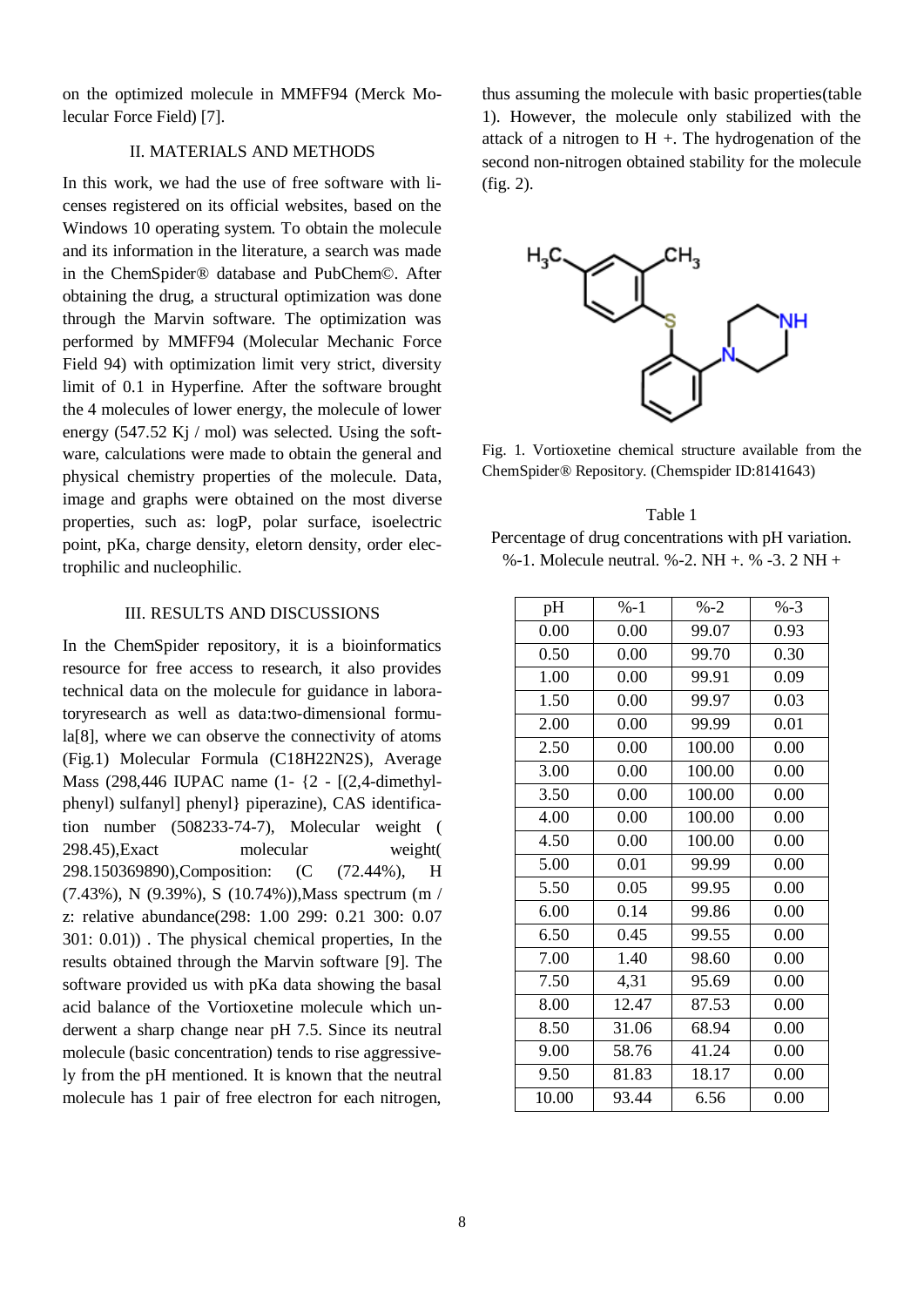| 10.50 | 97.83  | 2.17 | 0.00 |
|-------|--------|------|------|
| 11.00 | 99.30  | 0.70 | 0.00 |
| 11.50 | 99.78  | 0.22 | 0.00 |
| 12.00 | 99.93  | 0.07 | 0.00 |
| 12.50 | 99.98  | 0.02 | 0.00 |
| 13.00 | 99.99  | 0.01 | 0.00 |
| 13.50 | 100.00 | 0.00 | 0.00 |
| 14.00 | 100.00 | 0.00 | 0.00 |



Fig. 2. Distribution of micro species in% as a function of pH (1. Neutral molecule. 2. NH+.3. 2 NH+)

The partition coefficient (LogP)is the ratio of the concentration of the compound in octanol to its concentration in water[10]. The distribution coefficient is the ratio of the sum of the concentrations of all species of the compound in  $\hat{I}$   $\pm$  -ethanol to the sum of the concentrations of all species of the compound in water [11]. Based on acid / basic dissociation reactions, we can introduce the concept of a partition coefficient for cationic and anionic species and for neutral species [12], [13]. As it can be observed in fig. 3, the Vortioxetine molecule has a predominant lipophilic character (LogP  $= 4.76$ ), and in the regions where we find the atoms of Nitrogen, we can observe a hydrophilic region.



Fig 3. The partition coefficient (LogP)calculated for the Vortioxetine molecule.

However, most known drugs contain ionizable groups, this shows the drug distribution of small molecules with DrugBank and is likely to be charged at physiological pH and LogP only correctly describes the molecular partition coefficient neutral (not charge). LogD the distribution constant is a better descriptor of the lipophilicity of a molecule. This can be determined in a manner similar to LogP, but instead of using water, the aqueous phase is adjusted to a specific pH using a buffer. Log D is therefore pH-dependent, therefore, one must specify the pH at which log D was measured. Of particular interest is log D at  $pH = 7.4$  (the physiological pH of the blood serum) [14].When we compute the partition coefficient in relation to the pH change for the Vortioxetine molecule, we can see an increase in lipidicity with an increase in pH (fig. 4).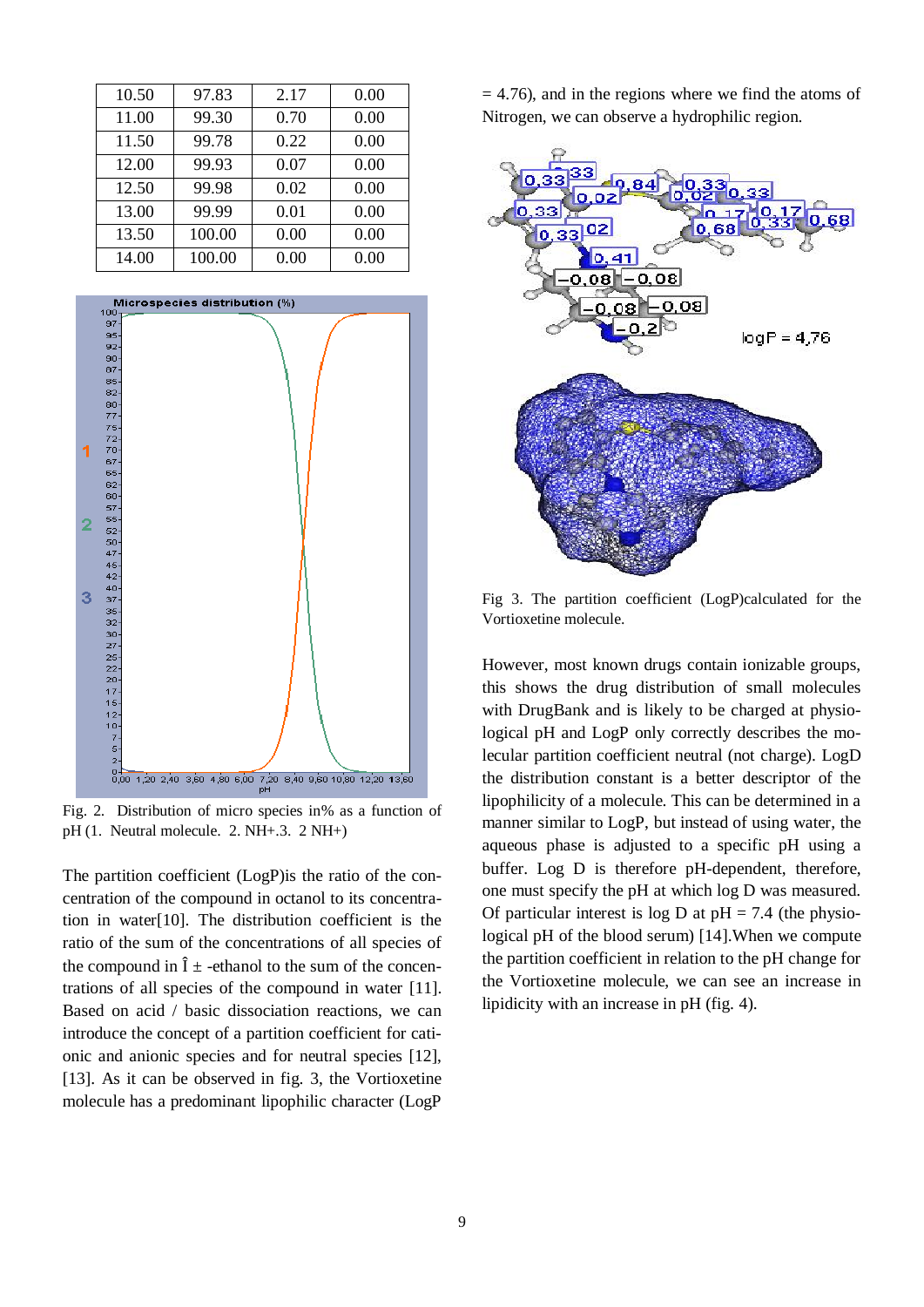

Fig. 4. Variation of LogD as a function of pHcalculated for the Vortioxetine molecule.

The Hydrogen Bond Donor-Acceptor Plugin calculates atomic hydrogen bond donor and acceptor inclination. Atomic data and overall hydrogen bond donor and acceptor multiplicity are displayed for the input molecule (or its microspecies at a given pH). The weighted average hydrogen bond donor and acceptor multiplicities taken over the microspecies and the distribution of their occurrences are computed for different pHs and displayed in a chart [15]. In fig. 5 we can observe the acceptor donor relationship of H dependent on the pH of the Vortioxetine molecule



Fig. 5. H bond donor/acceptor as a function of pHcalculated for the Vortioxetine molecule.

The isoelectric point (pI) of a molecule is the pH at which the molecule has no liquid charge. Knowing the pI may be important in predicting, the solubility of a molecule at a given pH; Predicting the pI for molecules can used in the processes of separation and purification. Fig. 6 shows the charge variation of the vortioxetine molecule in relation to the charge variation in relation to pH.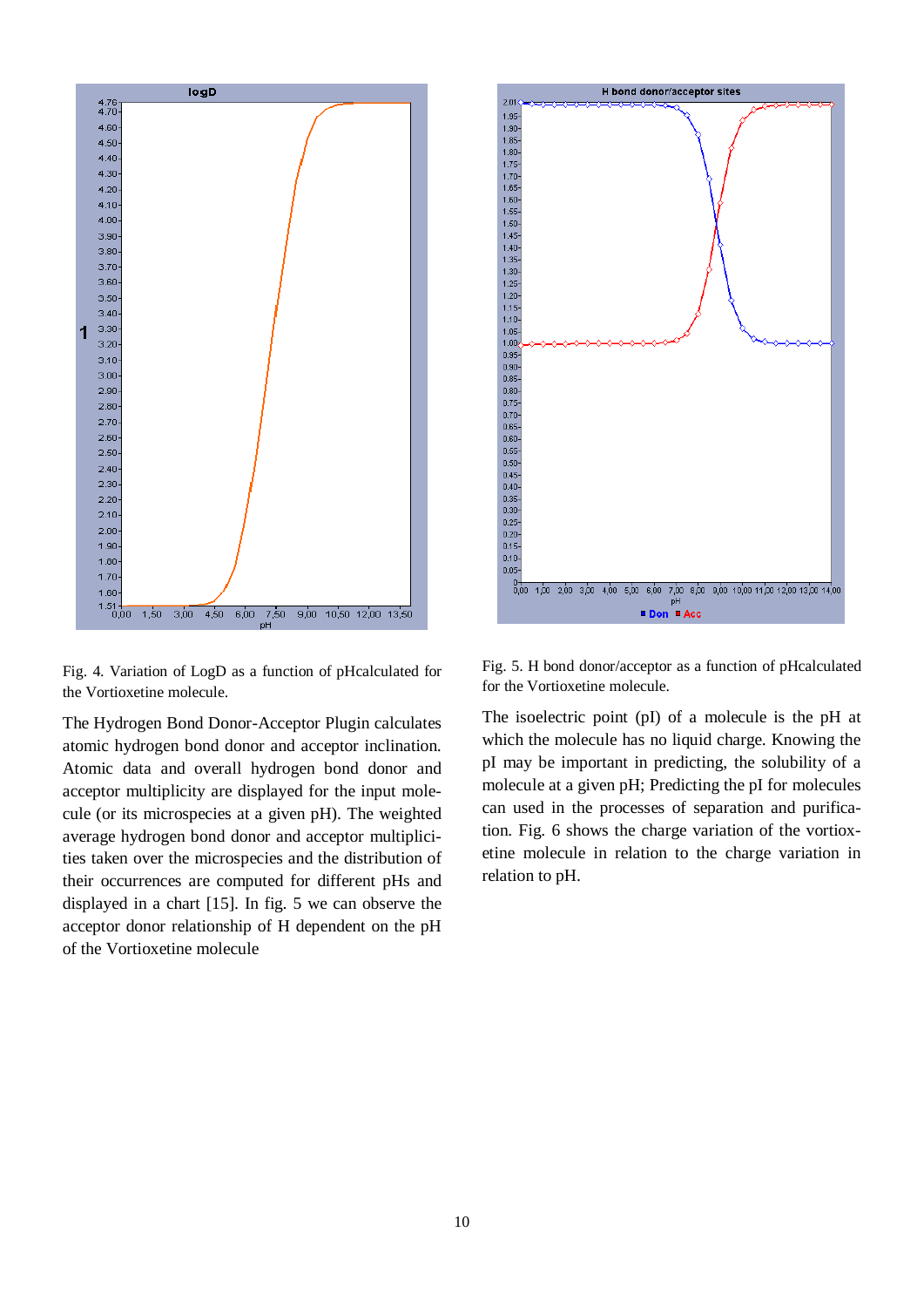

Fig. 6. Change in charge as a function of pHcalculated for the Vortioxetine molecule.

The polar surface area (PSA) is formed by polarized atoms of a molecule. It is a descriptor that shows good correlation with the molecular transport passive through the membranes and allows the estimation of the transport properties of drugs [16],the vortioxetine molecule has a calculated polar surface area (PSA) of with a radius  $1.4 \text{ Å}$  15.27Å and 19 molecular surface area of 19.85 Å (at pH 7.4), Van der Waals surface area (3D) (469,38 Å), and Van der Waals surface area (3D) (472.39 Å) at pH 7.4.The Hückel Analysis Plugin is able to calculate different structural descriptors for aromatic atoms. The  $L$  (+) and  $L$  (-) location energies for electrophilic and nucleophilic etching at an aromatic center are calculated by the Hückel method. A smaller  $L$  (+) or  $L$  (-) value means a more reactive atomic location. The order of the atoms in  $E$  (+) or in the Nu (-) attack is adjusted according to their locational energies. The total  $\pi$  energy, the electron density  $\pi$  and the total electric density are also calculated by the Hückel method. According to the chemical environment, the following parameters have ideal Coulomb parameters and integral resonance: B, C, N, O, S, F, Cl, Br, I. [17-19].using the analysis method of huckel analysis was calculated to the HMO E  $(+)$  / Nu  $(-)$  order (fig. 7), Electron density (fig. 8), Charge density (fig. 9) of the molecule of vortioxetine.



Fig. 7. HMO E  $(+)$  / Nu  $(-)$  order calculated using the Huckel analysis method for the vortioxetine molecule



Fig. 8. Electron density calculated using the Huckel analysis method for the vortioxetine molecule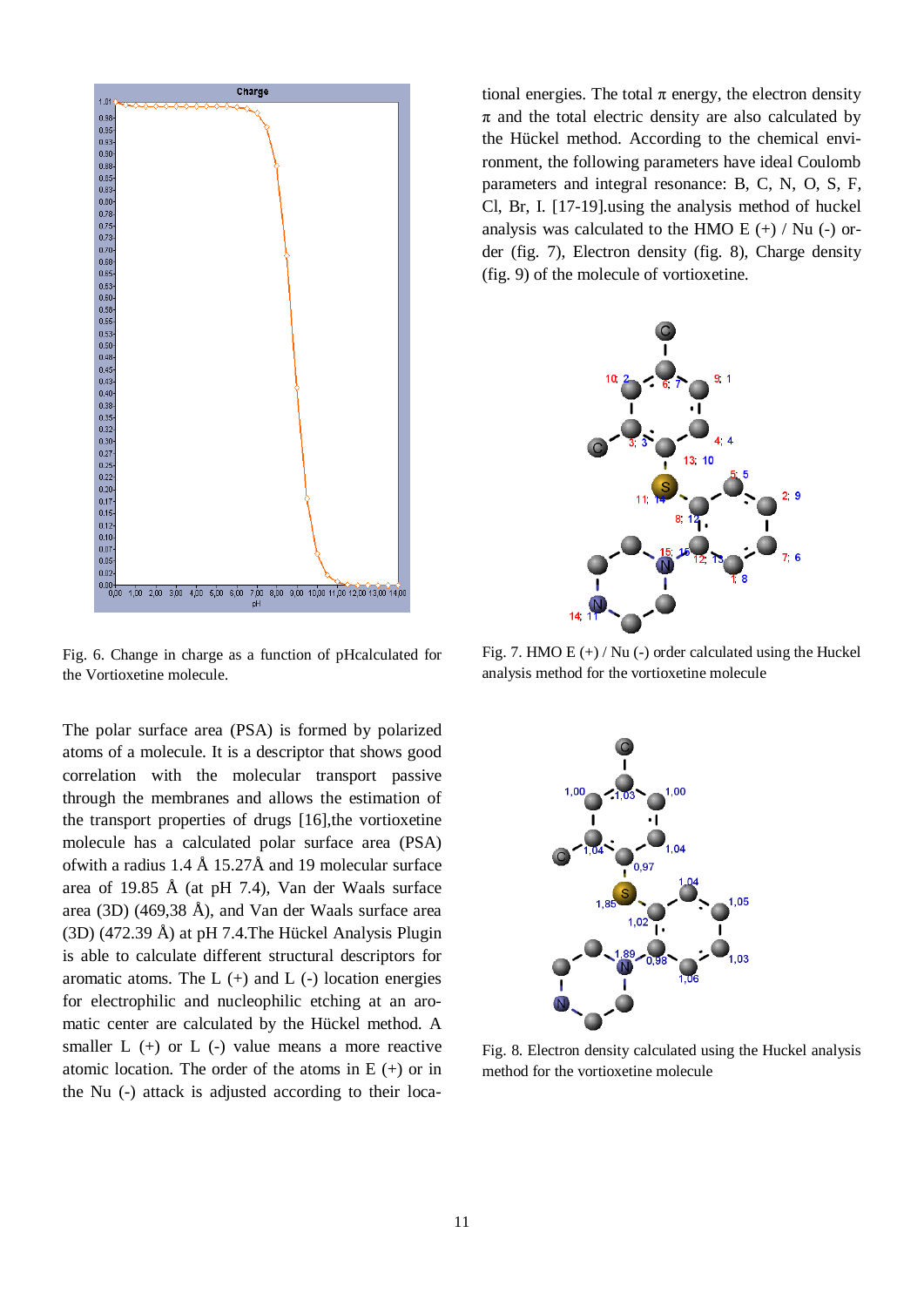

Fig. 9. Charge densitycalculated using the Huckel analysis method for the vortioxetine molecule

# IV CONCLUSIONS

The in silico study of the drug Vortioxetine, using its optimized molecule among the 4 obtained, using MMFF94, was possible to obtain chemical physical properties in which it fits for the electronic, structural and biological description. With the generated data, it was possible to identify its basicity with the pH graph, along with properties such as LogP, LogD, PI, Polar surface, Molecular surface as a function of pH.Thus, this research may serve as a basis for future drug design studies, as well as in the aid of molecular docking research and molecular bioactivities.

# V ACKNOWLEDGMENT

The State University of Ceará (PROPGPQ / UECE) for the support. This work was partly supported by the Foundation Cearense in Support of Scientific and Technology (FUNCAP), Coordination of Improvement of Higher Level Personnel (CAPES).

#### VI REFERENCES

- [1] F.C Estevesand A. L. Galvan, *Depression in contemporary contextualization*. Aletheia, n.24, p.127-135, jul./dez. 2006
- [2] L. A. Azevedo, T. C. Almeida and A. H.Moreira*The Cold of Psychiatry ": Depression from an Analytical-Behavioral Perspective*. Transformations in Psychology (Online), 2(1), 65-85, 2009.
- [3] C. Sanchez, K. E. Asin, and F. Artigas*Vortioxetine, a novel antidepressant with multimodal activity review of preclinical and clinical data*. Pharmacology & therapeutics, 145, 43-57,2015.
- [4] G. Chen, R. Lee, A. M. Hojer, J. K. Burchbjerg, M. Serenko andZ. Zhao, *Pharmacokinetic Drug Interactions Involving Vortioxetine (Lu AA21004), a Multimodal Antidepressant.* Original research article. 727- 736, 2013.
- [5] N. C. Cohen, J. M. Blaney, C.Humblet, P. Gund, and D.C. Barry, *Molecular modeling software and methods for medicinal chemistry*. Journal of medicinal chemistry, 33(3), 883-894, 1990.
- [6] J. Kaus, *Computer Aided Drug Design: Methods and Applications*. University of California, San Diego, 2015.
- [7] T. A. Halgren, *Merck molecular force field. I. Basis, form, scope, parameterization, and performance of MMFF94*. Journal of computational chemistry 17.5‐6 (1996): 490-519 1996.
- [8] S. Kim, P. A. Thiessen, E. E. Bolton, J. Chen, G., FU, AGindulyte, and J. Wang,2015*. PubChem substance and compound databases*. Nucleic acids research, 44(D1), D1202-D1213,2015.
- [9] *Marvin was used for drawing, displaying and characterizing chemical structures, substructures and reactions*, Marvin 17.12.0, ChemAxon https://www.chemaxon.com), 2014.
- [10] V. N.Viswanadhan,A. K.Ghose, G. R. Revankar, and R. K.Robins, *Atomic physicochemical parameters for three dimensional structure directed quantitative structure-activity relationships. 4. Additional parameters for hydrophobic and dispersive interactions and their application for an automated superposition of certain naturally occurring nucleoside antibiotics*. Journal of Chemical Information and Computer Sciences, 29(3), 163-172J, 1989.
- [11] G. Klopman, S. Wang, M.Dimayuga, and J.Talafous, *META. 1. A program for the evaluation of metabolic transformation of chemicals.* Journal of Chemical Information and Computer Sciences, 34(6), 1320- 1325,1994.
- [12] F. Csizmadia, A.Tsantili‐Kakoulidou, I. Panderi, I.and F.Darvas, *Prediction of distribution coefficient from structure. 1. Estimation method.* Journal of pharmaceutical sciences, 86(7), 865-871, 1997.
- [13] P. H. Howard and W. Meylan, *PHYSPROP database*. Syracuse Research Corp., Syracuse, NY, 2000.
- [14] L. Xing and R. GLEN*Novel Methods for the Prediction of logP, p K a, and logD.* Journal of chemical in-